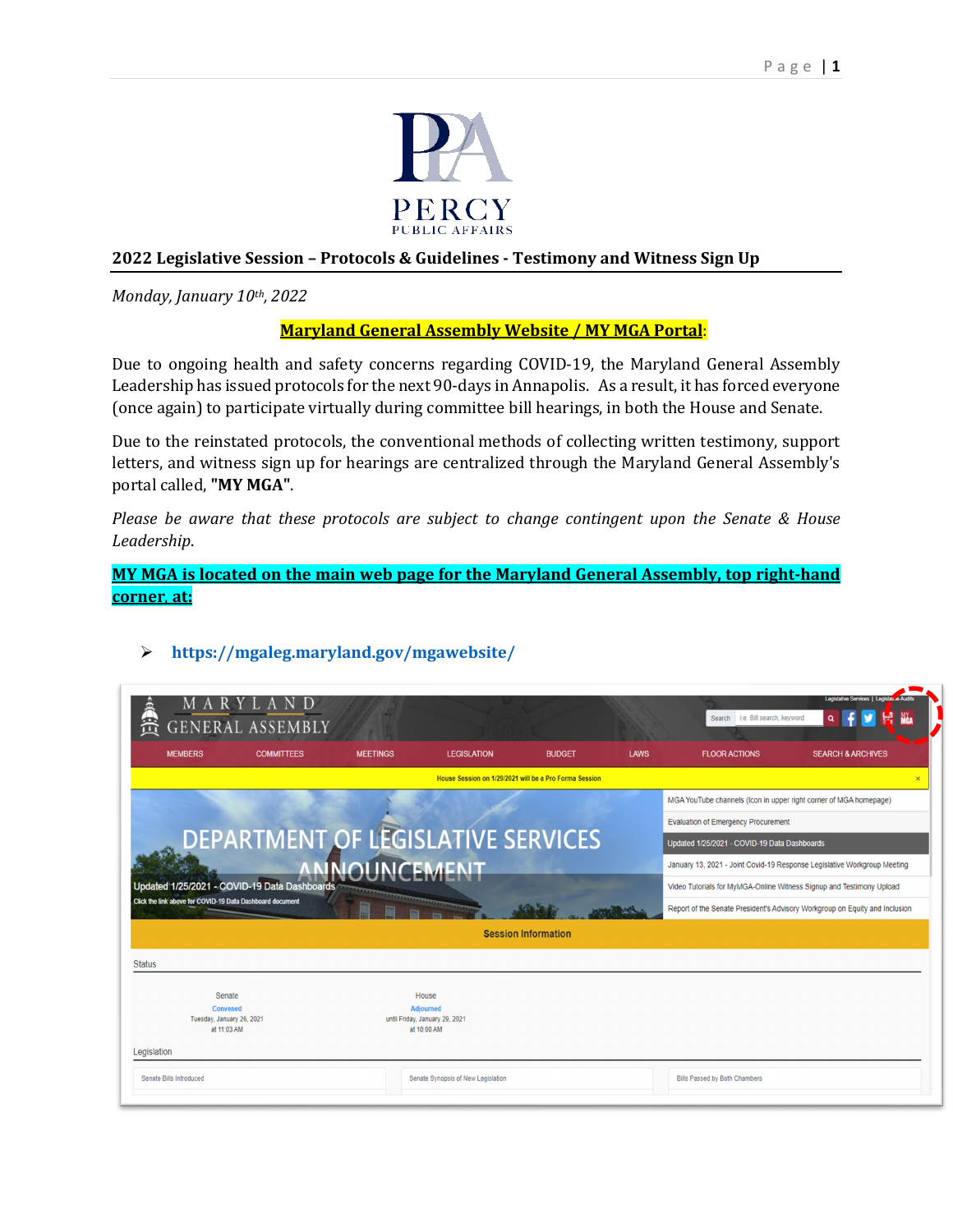• **MGA Profile Set-Up & Witness Testimony**. The link below provides video tutorials for witnesses to use the MY MGA portal and witness sign up and testimony submission.

**I HIGHLY RECOMMEND THAT YOU VIEW THESE TUTORIALS FOR THEY WILL GUIDE YOU ON HOW TO SUMBIT YOUR TESTIMONY AND PARTICIPATE DURING THE VIRTUAL HEARINGS.**

- **<https://mgaleg.maryland.gov/mgawebsite/Information/VideoTutorials>**
- **Committee Witness Guidelines and Committee FAQs.** Each Standing Committee has provided *additional* instructional guidance to assist witness navigate through the process of testifying. These materials have not been updated for the 2022 legislative session, but will be available in the coming days by viewing the "**COMMITTEES**" table located on the MGA website *(See Below).*



**PERCY PUBLIC AFFAIRS will be monitoring the MGA website daily for these materials and will distribute them to you immediately.**

**Again, I HIGHLY RECOMMEND THAT YOU VIEW THESE DOCUMENTS.**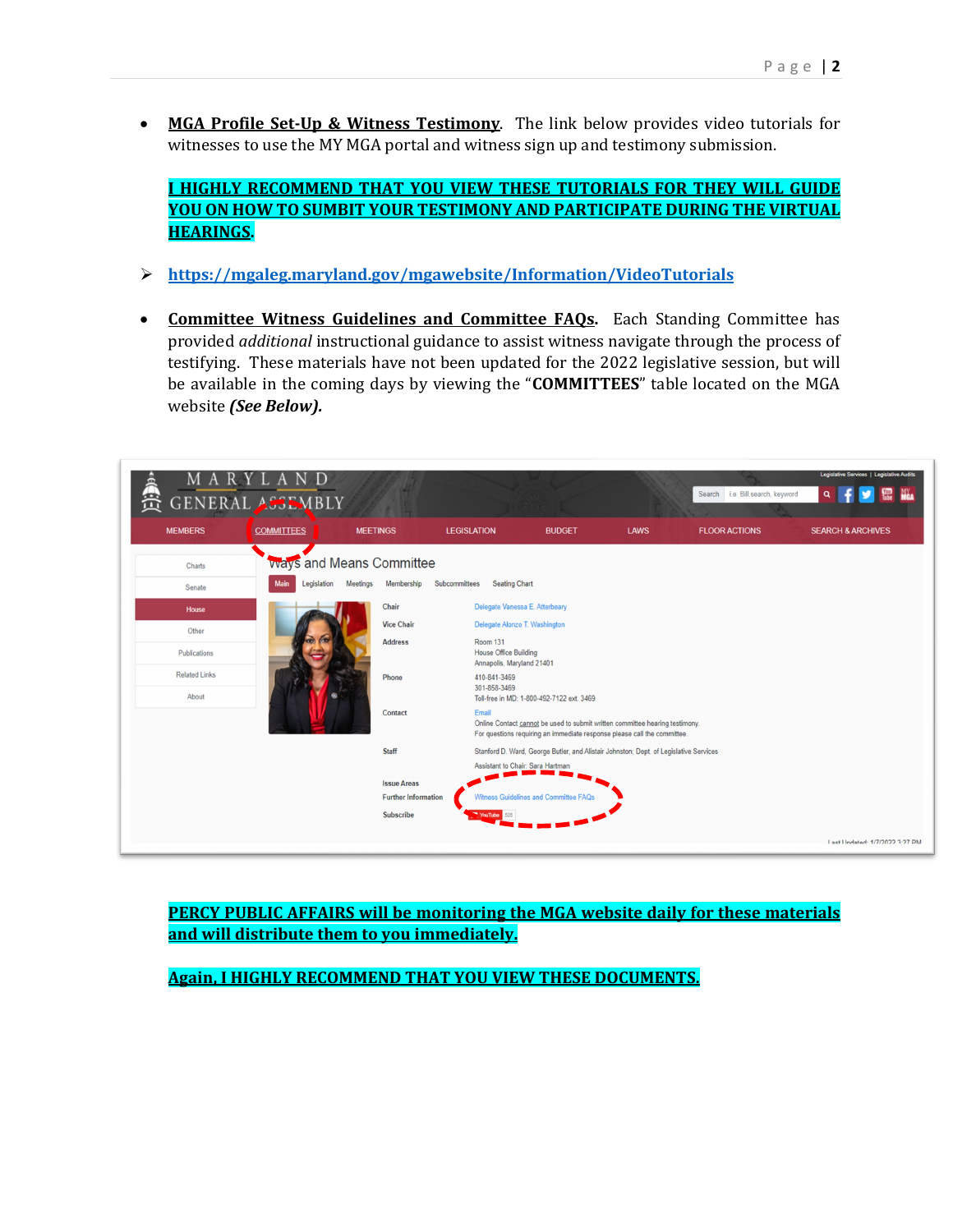## **Senate & House Protocols for the 2022 Session**

Similar to the 2021 session, the Senate and House Leadership published documents outlining the various safety protocols for members, staff, and the general public. These protocols cover meeting requests with members, reception/committee dinners, floor sessions, committee hearings/briefings – most importantly, instructions on how & when to submit testimony and witness sign up for bill hearings.

It is important to note that the Senate and House Chambers' protocols slightly differ from each other. **These safety protocols are attached for your review and consideration**.

For the purposes of witness testimony, here are the rules governing these procedures in the Senate & House:

## **SENATE Procedures**:

*As was required during the 2021 Session, all witnesses, including sponsor witnesses, must create a "MyMGA" account and sign up to testify through the MGA website.* 

*Until February 14th, witness sign up will be two (2) business days in advance of a scheduled hearing and will be open from 10:00 am – 3:00 pm. All selected witnesses will receive the Zoom login information the night before the hearing. Witnesses can't designate someone else to take their slot.*

*Beginning February 14th, witness sign up will begin the business day before the hearing at 4:00 pm and continue until the morning of the hearing at 10:00 am.* 

*Witnesses who only want to provide written testimony must also create a "MyMGA" account and submit testimony through the website.* 

*Note: If you're a "Sponsor Witness", you should indicate that you are providing written testimony only and should NOT sign up as providing oral testimony.* 

### **HOUSE Procedures**:

*Witness sign-up. If you want to testify on a bill, you must sign-up. You testify online.*

- *Witness sign-up will be opened on the MGA website 48 hours before the bill hearing.*
	- *o Witnesses can sign up from 8am until 3pm.*
	- *o Witnesses can sign up on:*

*Thursdays for Monday hearings.*

*Fridays for Tuesday hearings.*

• *Committees hear testimony on different bills each time they meet. The day before the hearing, you will receive a Zoom link to the hearing, and you can look on the MGA website to see what order the bills will be discussed. If a bill hearing is scheduled for a Monday, the Zoom link is sent and hearing order posted on Friday.*